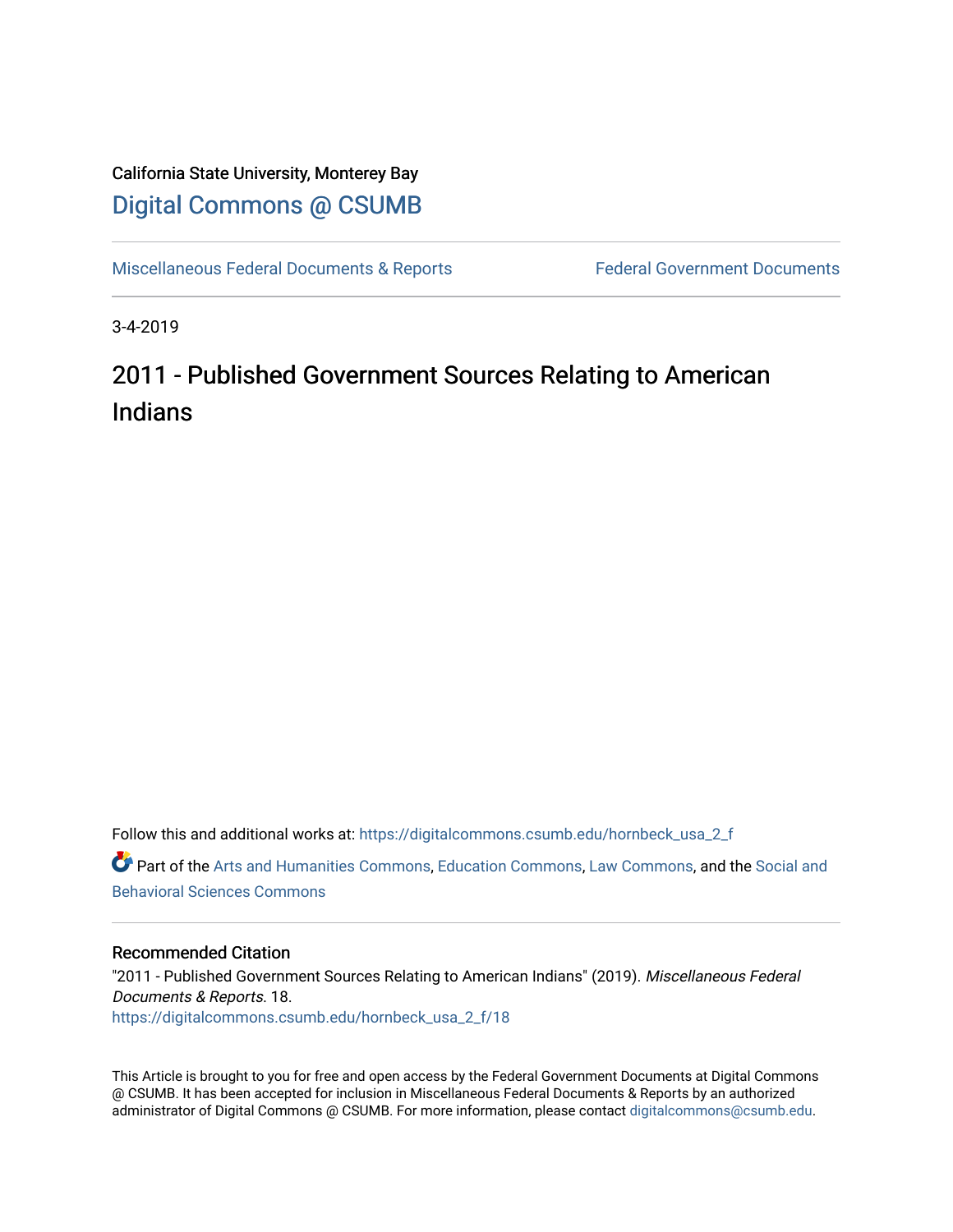*National Archives and Records Administration*



*700 Pennsylvania Avenue, NW Washington, DC 20408-0001*

### *Published Government Sources Relating to Native Americans*

Published government sources contain information on Federal policy toward Native Americans, overviews of Indian wars, and reports of Indian agents. These sources may provide the background needed to use other National Archives records. Published government documents are usually available at large university or public libraries, and at U.S. Government depository libraries. For the nearest location of a depository library, go to *<http://www.gpoaccess.gov/libraries.html>***.** 

#### **American State Papers**

The *American State Papers* reproduces many documents pertaining to Native Americans from 1789 through 1827, and is a valuable source of information on this topic prior to the establishment of the Office of Indian Affairs in 1824. The documents include letters from special Indian agents, reports to Congress, and records pertaining to Indian-U.S. relations. Researchers should consult the volumes pertaining to military affairs as well as those relating to Indian affairs. Each volume has an index. These volumes are available on the Library of Congress web site at *[http://memory.loc.gov/ammem/amlaw/lwsp.html.](http://memory.loc.gov/ammem/amlaw/lwsp.html)*

#### **Annual Reports**

Congress required government agencies to submit annual reports, providing an overview of the agency's activities. The annual reports of the Commissioner of Indian Affairs, the Bureau of American Ethnology, and the Secretary of War are particularly noteworthy. They are all reproduced in the *Congressional Serial Set*. Researchers can identify the citations for these reports in the Congressional Information Service's *Index to the Congressional Serial Set*. Robert M. Kvasnicka and Herman J. Viola's *The Commissioners of Indian Affairs, 1824–1977* (Lincoln: University of Nebraska Press, 1979) also contains the *Serial Set* citations for the Commissioner's annual reports.

The reports are also usually available as separate Government Printing Office publications; each section contains the Superintendent of Documents (or SuDocs) number; that number will enable a documents librarian to locate the report for you.

\_\_\_*Annual Reports of the Commissioner of Indian Affairs* (SuDocs number I 20.1) When Congress created the Office of Indian Affairs, it gave the Office responsibility for handling most matters between the Federal Government and Native Americans. The Commissioner's annual reports address a wide range of topics relevant to any study of Native Americans. They are especially valuable for the 19th and early 20th centuries when the Commissioner included the annual reports of the Office's agencies and superintendencies. The reports often contain statistical data providing information on tribal population, supplies for the Indian Office, and reports of special Indian commissions.

\_\_\_*Annual Reports of the Bureau of American Ethnology* (SuDocs number SI 2.1) The Bureau operated within the Smithsonian Institution and studied Native American languages, religions, architecture, and society. The reports often contain photographs, sketches, and charts.